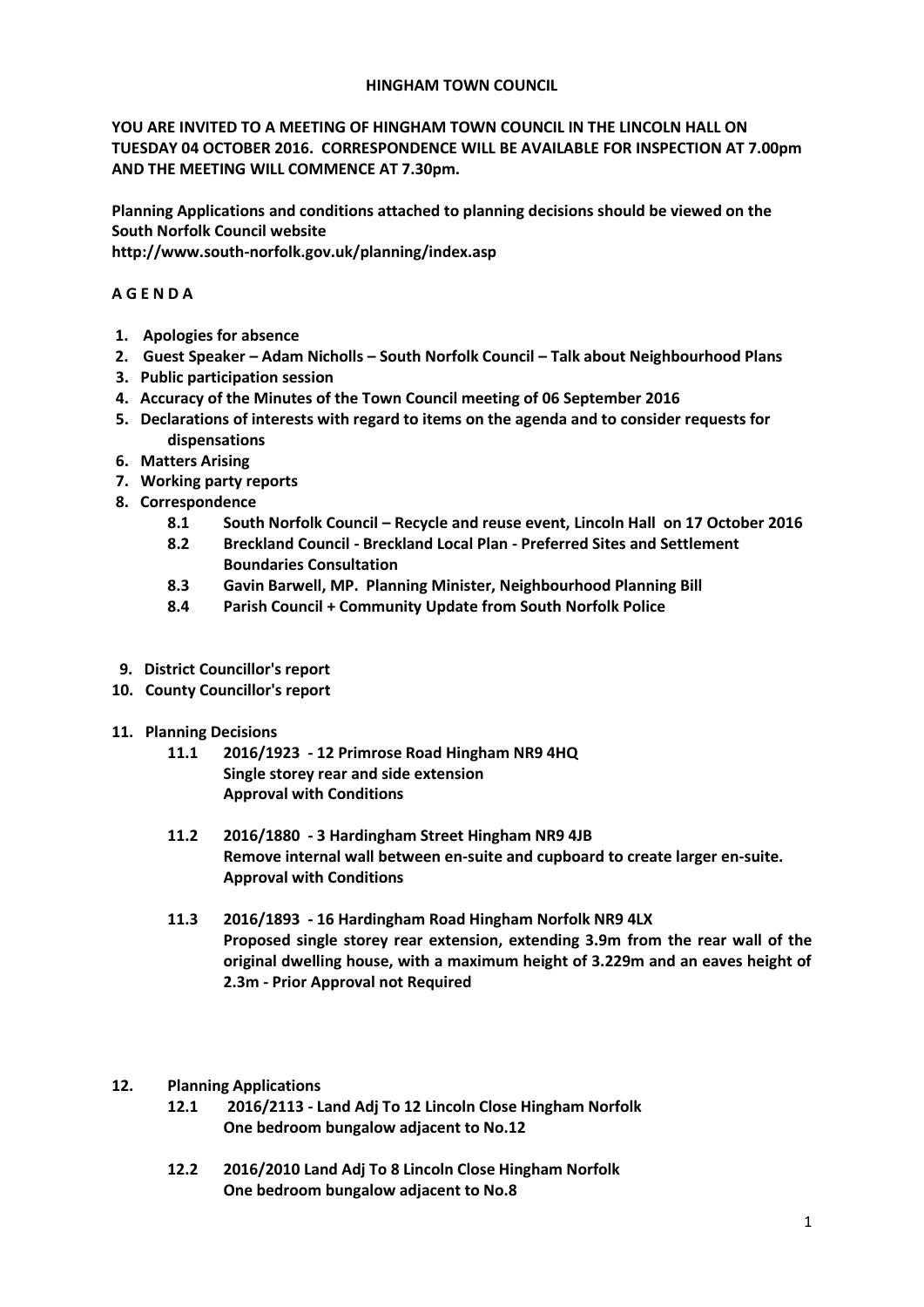- **13. To receive/discuss the report from Roger Bendle regarding the Greater Norwich Local Plan workshop on 12 September 2016**
- **14. To discuss and agree a response to the correspondence from CPRE Norfolk – "Join us in opposing damaging new housing targets"**
- **15. To discuss and agree a response regarding the removal of the telephone box on Lincoln Avenue**
- **16. To discuss and agree a response to the Precept Consultation (2017/18 Local Government Finance Settlement: Technical Consultation Paper)**
- **17. Proposal to obtain quotations to remove/replace the remaining green street light columns (and define column type for replacement )**
- **18. To agree the proposed planting scheme for the cemetery entrance as per the Cemetery/churchyard report**
- **19. To discuss/agree an action plan for required works in the churchyard (overgrown area, church path yew trees (to west door) and tree encroaching on 28 Market Place)**
- **20. To agree to purchase 2 oak trees for planting as replacements for "The Fairland oaks"**
- **21. Proposal to plant trees (including 1 oak as per agenda item 20), instead of replacing static posts on The Fairland**
- **22. Proposal to engage the services of Ravencroft to undertake the tree survey FINANCE**
- **23. To monitor the budget and review the 6 monthly income/expenditure figures**
- **24. To agree the date and time for the first Finance Committee Meeting**
- **25. To receive the External Auditors report**

# **26. Accounts for Payment**

| D Ramm (£718.46 Wages 4 wks, £1.79 bin bags, £24.94 wood                  | <b>Wrong</b> |
|---------------------------------------------------------------------------|--------------|
| stain, £7.80 toilet cleaning products)                                    | £752.99      |
| A Doe (£650.42 Wages £21.52 Stamps)                                       | £671.92      |
| E-on                                                                      | £581.84      |
| Anglian Water (Attleborough Road)                                         | £11.70       |
| <b>K</b> and M Lighting Services                                          | £294.19      |
| <b>HMRC</b>                                                               | £316.33      |
| <b>First Copy Metered Printing</b>                                        | £24.08       |
| Lincoln Social Centre (hall hire, including yearly rent of small<br>room) | £325.00      |
| Total                                                                     | £2,978.05    |

- **27. 'Exclusion of the Press and Public under the Public Bodies (Admission to Meetings) Act 1960 to discuss the following matters:'**
- **28. To review employees wages**

Alison Doe - Town Clerk

## **29 September 2016**